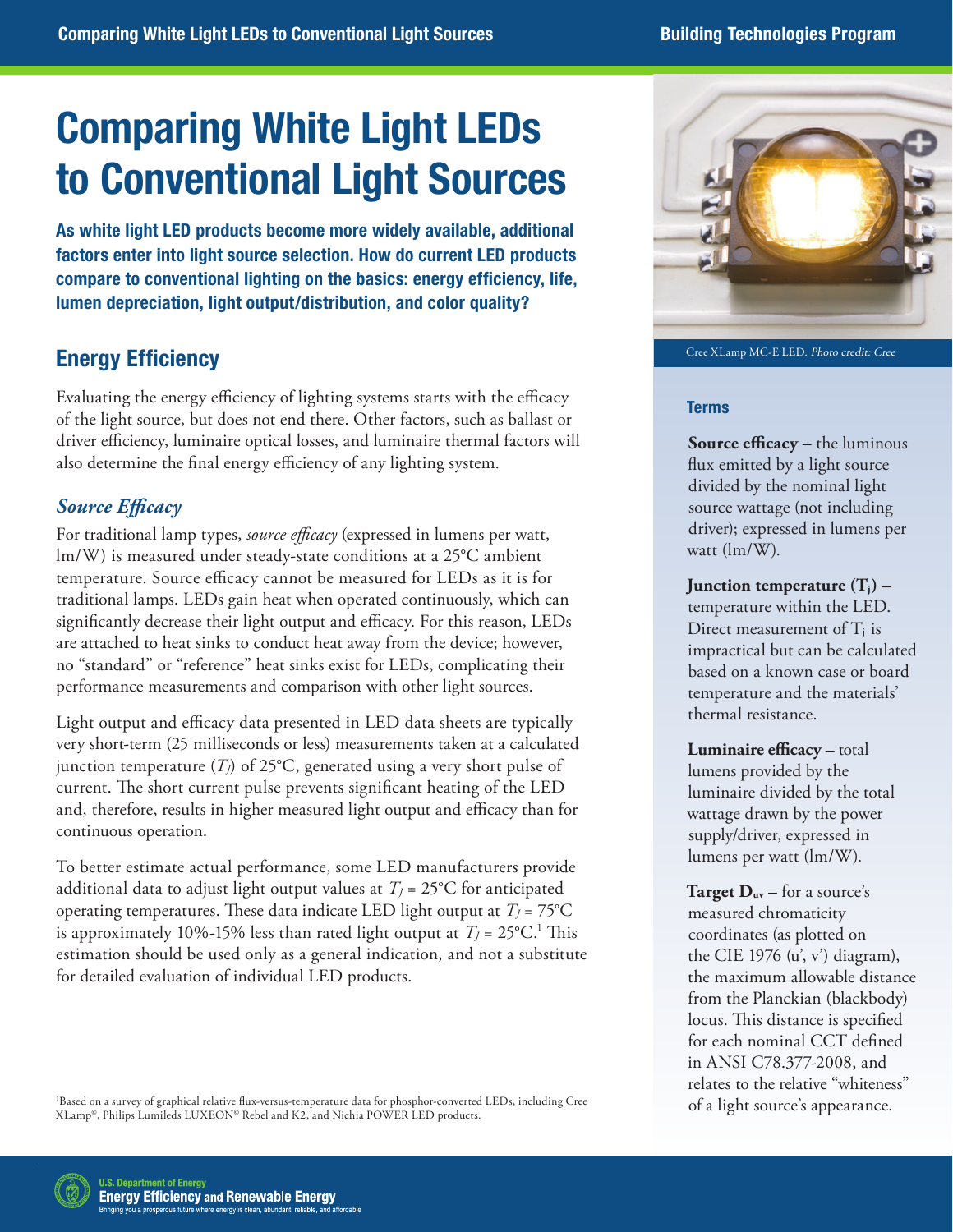## *Luminaire Efficacy*

A more accurate way to compare LED performance with traditional sources is to measure the performance of luminaires designed for and lamped with each type of source. The metric used for comparison is called *luminaire efficacy*, expressed in lumens per watt (lm/W). Figure 1 presents a sampling of luminaire efficacy data for recessed downlights, based on DOE CALiPER product testing.

Luminaire efficacy is typically lower than source efficacy due to optical losses and, in some cases, thermal factors affecting source performance (e.g., for LEDs and fluorescent lamps). As illustrated in Figure 1, luminaire efficacy can vary between products—even when using the same type of light source—due to variations in optical components, ballast or driver efficiency, and thermal management.

1 2 0 0

The photometric test procedure developed for LED luminaires (IESNA LM-79-08) can also be used to test LED replacement lamps, which have integrated drivers and thermal management. Remember, however, that the performance of LED replacement lamps (like other temperaturesensitive sources, e.g., CFLs) will be affected by thermal conditions in the luminaire in which they are installed.



## Lumen Depreciation

Figure 1. Comparison of Luminaire Efficacies for Recessed Downlights with LED, Compact Fluorescent (CFL), Cold-Cathode Fluorescent (CCFL), Halogen-IR and Incandescent Sources (includes ballast, driver and thermal losses, where applicable). Lamps and retrofit products were tested in the same downlight fixture housing. Source: CALiPER

All light sources diminish in output

over their operating life. Consequently, most lighting installations are designed around the average (i.e., mean or design mean) lumen output of the lamp or, in critical applications, on output at the end of life. By extension, when comparing the energy efficiency of different types of light sources and luminaires, it is important to consider mean or end-of-life efficacy, and not initial efficacy.

Lifetime for traditional light sources is based on lamp failure, with mean lumen output measured at a percentage of rated lamp life, typically 40% for fluorescent and metal halide lamps. LEDs can continue to operate long after their light output has dropped below useful levels, so their design life is instead based on a percentage of initial lumens. In the LED industry, these lifetime specifications are known as *L50* and *L70*, which represent estimated operating hours to 50% and 70% of initial light output, respectively.

Currently, high-performance linear fluorescent lamps offer mean lumen outputs that are as high as 95% to 97% of their initial values. Lumen depreciation for LEDs is not yet as well understood; with useful life defined as *L70*, a linear depreciation curve would imply mean lumen values of about 85% of initial output. To achieve comparable mean luminaire efficacy in this case, LED luminaires must have a higher initial efficacy than their fluorescent or other counterparts. Table 1 illustrates how a hypothetical LED luminaire with initial luminaire efficacy equal to a high-performance T8 fluorescent luminaire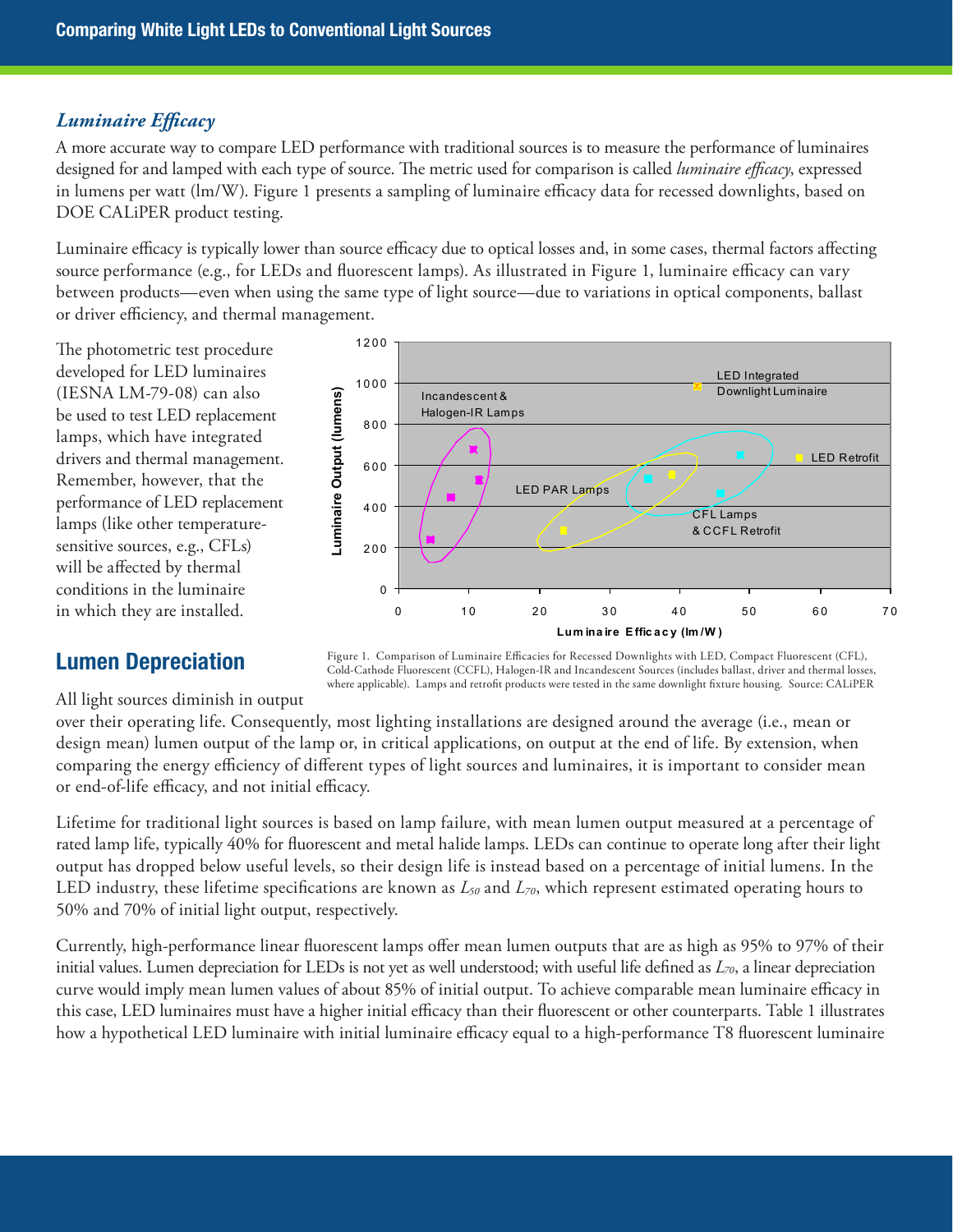will yield a lower mean efficacy, decreasing net energy savings by approximately 12% (Case 1). To achieve the same mean efficacy, the LED system would require an initial efficacy approximately 14% higher than the fluorescent system (Case 2).

Remember that mean lumen output for a fluorescent or metal halide lamp is measured at 40% of rated life. For high-performance T8 fluorescent lamps, rated lamp life can range from 30,000 to 46,000 hours, which means that mean lumen output (and mean luminaire efficacy) would occur after approximately 12,000 to 18,000 hours. Major LED manufacturers generally claim design life (*L70*) values in excess of 50,000 hours; the actual operating

Table 1. Example of Mean Luminaire Efficacy Analysis for T8 Fluorescent and Hypothetical LED-Based Luminaires

|                                   | <b>T8 Fluorescent</b> | <b>LED Case 1</b> | <b>LED Case 2</b> |
|-----------------------------------|-----------------------|-------------------|-------------------|
| Lamp Initial Lumens               | 2,850                 |                   |                   |
| No. of Lamps                      | $\overline{2}$        |                   |                   |
| Total Lamp Initial Lumens         | 5,700                 |                   |                   |
| <b>Ballast Factor</b>             | 0.88                  |                   |                   |
| System Initial Lumens             | 5,016                 |                   |                   |
| System Input Power (W)            | 52                    |                   |                   |
| System Initial Efficacy (lm/W)    | 96                    |                   |                   |
| Luminaire Efficiency (%)          | 85.6                  |                   |                   |
| Luminaire Initial Efficacy (lm/W) | 83                    | 83                | 94                |
| Lamp Mean Lumens (% of initial)   | 97                    | 85                | 85                |
| Luminaire Mean Efficacy (lm/W)    | 80                    | 71                | 80                |

time to reach mean luminaire efficacy will vary with the LED device and luminaire design, and actual operating conditions. Note also that useful design life in some applications may be less than a manufacturer's *L70* value, necessitating a careful evaluation of available lumen depreciation data to estimate mean luminaire efficacy.

## Light Output and Distribution

LED light output and efficacy depend on effective thermal management. However, the required heat sink surface area can limit the installed density, input power, and lumen output of LEDs—particularly in small luminaires and replacement lamps. A LED-based MR16 replacement lamp, for example, can neither aggregate enough LEDs nor provide sufficient heat sinking to match the light output and luminous intensity of a typical 50-watt tungstenhalogen MR16 today. In contrast, multiple arrays of high-flux LEDs can be assembled in larger outdoor area and roadway luminaires with integrated heat sinking, providing an energy-efficient alternative to high-pressure sodium and metal halide lamps.

Despite their comparatively low light output, LEDs are inherently directional sources and offer better optical control than traditional energy-efficient sources like fluorescent and metal halide lamps. This allows properly-designed LED luminaires to direct light where it is needed, efficiently achieving desired illumination levels and uniformity. With fewer total lumens, LED luminaires can produce high light levels on nearby surfaces (e.g., indoor applications using recessed downlights or task lighting), or low light levels on more distant surfaces (e.g., outdoor nighttime applications using pole-mounted area or roadway luminaires). As an example, Figure 1 illustrates how LED luminaires can achieve higher efficacies in directed light applications (e.g., downlights) than traditional sources. To maximize energy efficiency and lighting quality, it is important to evaluate each luminaire against the specific light level and uniformity requirements of each application.